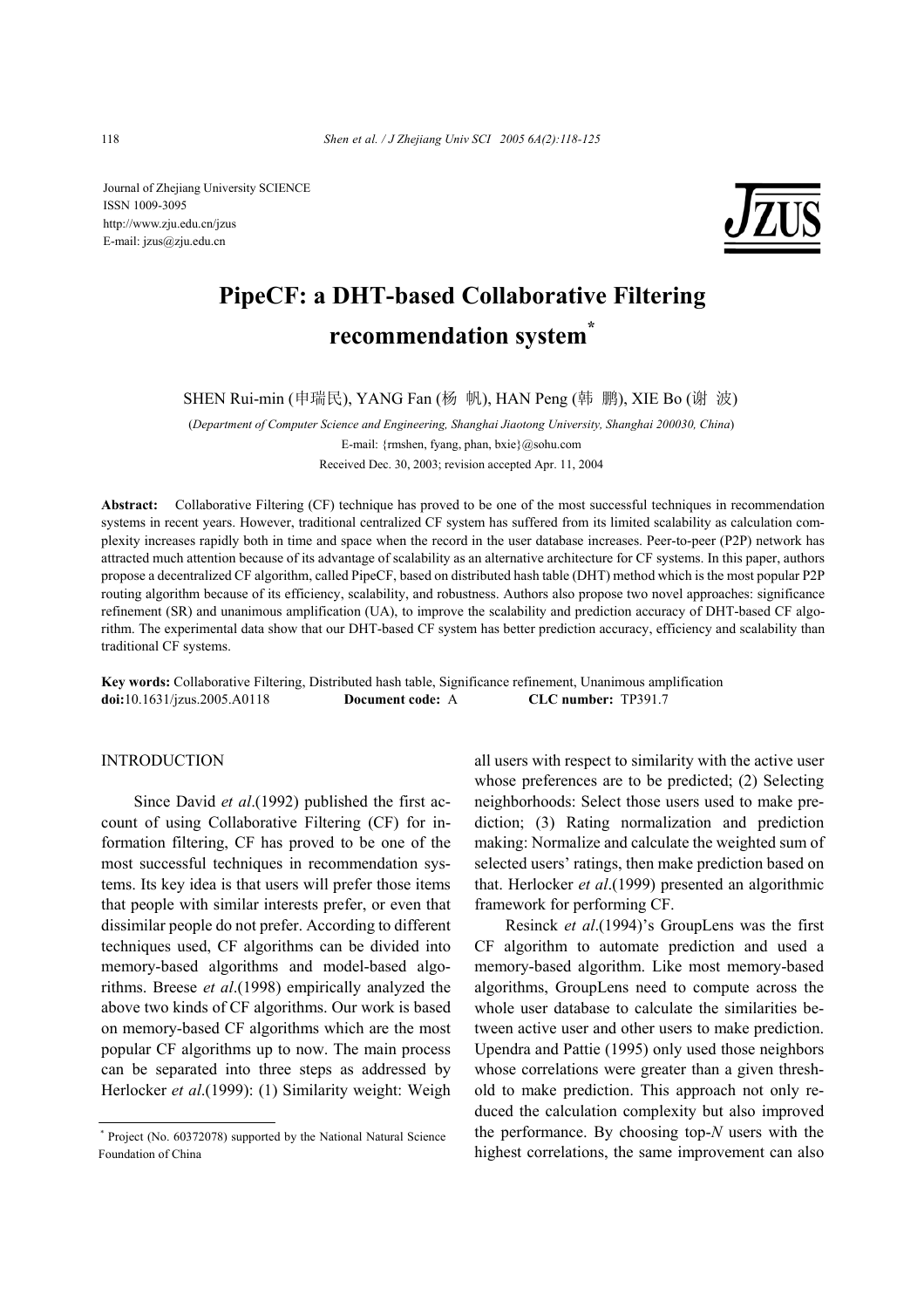Basically, there are two ways to reduce this calculation complexity. The first one is using a model-based algorithm which first constructs certain mathematical models, such as Bayesian Network, Bayesian Classifiers etc. to describe the users and/or their ratings, then learns these models from the database and uses them to make prediction. However, these approaches also needed complex calculation when compiling models and also require a central database to keep all the user data which is not easy to achieve sometimes because of technical reasons and privacy reasons.

The second way is to implement CF in a decentralized way. In fact, as Peer-to-peer (P2P) gains more and more popularity, some researchers began to consider it as an alternative architecture for reducing the calculation complexity (Amund, 2001; Olesson, 2003; Canny, 2002). When implementing CF in a distributed way, the originally centralized user database should be maintained in a distributed way which means that each peer will only keep a fraction of the user database; and that the prediction should be made locally. When making prediction for a particular user, the needed record should first be retrieved from the user's own database and calculated locally. In order to do this, the following two problems have to be addressed: (1) How to store the user database distributed efficiently so that the needed information can be found efficiently; (2) How to identify those records needed to make prediction for a particular user and fetch them efficiently, as retrieving all other users' votes back is not only unreasonable but also unnecessary.

Our main contributions are:

(1) We propose a novel distributed hash table (DHT) based technique for implementing efficient user database management and retrieval in decentralized CF system;

(2) We propose a heuristic algorithm for fetching similar users from DHT overlay network and do recommendation locally;

(3) We propose two novel approaches: significance refinement (SR) and unanimous amplification (UA), to improve the performance of our DHT-based CF algorithm.

The rest of this paper is organized as follows. In Section 2, several related works are presented and discussed. In Section 3, we introduce the architecture and key features of our DHT-based CF system. Two techniques: SR and UA are proposed to improve the scalability and prediction accuracy of DHT-based CF algorithm. In Section 4, the experimental results of our system are presented and analyzed. Finally we make a brief concluding remark and touch on future work in Section 5.

## RELATED WORK

## **Memory-based CF algorithm**

Generally, the task of CF is to predict the votes of active users from the user database which consists of a set of votes *vij* corresponding to the vote of user *i* on item *j*. Memory-based CF algorithm calculates this prediction as a weighted average of other users votes on that item by using the formula:

$$
P_{a,j} = \overline{v}_a + \kappa \sum_{i=1}^n \varpi(a,j)(v_{i,j} - \overline{v}_i)
$$
 (1)

where  $P_{a,i}$  denotes the prediction of the vote for active user  $a$  on item  $j$ , and  $n$  is the number of users in user database.  $\overline{v_i}$  is the mean vote for user *i* as expressed by:

$$
\overline{\nu}_i = \frac{1}{|I_i|} \sum_{j \in I_i} \nu_{i,j} \tag{2}
$$

where  $I_i$  is the set of items on which user  $i$  has voted. The weights  $\varpi(a, j)$  reflect the similarity between active user and users in the user database.  $\kappa$  is a normalizing factor to make the absolute values of the weights sum up to unity.

Most memory-based algorithms use Eq.(1) to make prediction and differ only on the ways they calculate the weights. Two most used metrics to calculate the similarities between users are:

1. Pearson correlation coefficient

Pearson correlation coefficient was first introduced into Collaborative Filtering as a weighting method in the GroupLens project. The correlation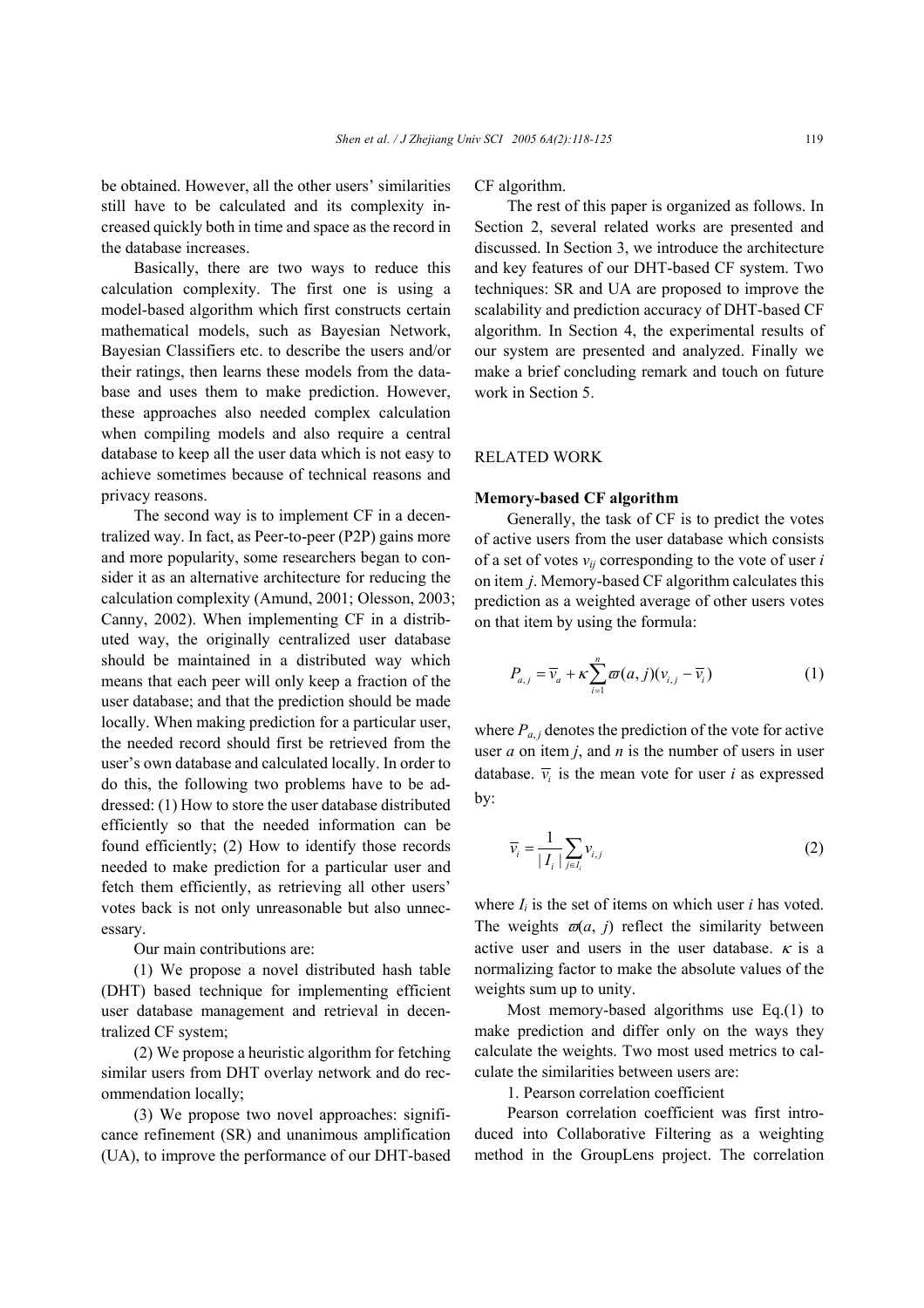between user *a* and *i* is:

$$
\varpi(a,i) = \frac{\sum_{j} (v_{a,j} - \overline{v}_a)(v_{i,j} - \overline{v}_i)}{\sqrt{\sum_{j} (v_{a,j} - \overline{v}_a)^2 \sum_{j} (v_{i,j} - \overline{v}_i)^2}}
$$
(3)

where the summation is calculated over those items for which both users *a* and *i* have voted.

2. Vector similarity

Vector similarity was first used to measure the similarity between two documents, with each viewed as a vector of word frequency; and their similarity was computed as the cosine of the angle between these two vectors. In Collaborative Filtering, we treat each user record as a document and their votes as frequency of items. So the weights can now be calculated as:

$$
\varpi(a,i) = \sum_{j} \frac{v_{a,j}}{\sqrt{\sum_{k \in I_a} v_{a,k}^2}} \frac{v_{i,j}}{\sqrt{\sum_{k \in I_i} v_{i,k}^2}}
$$
(4)

## **Existing peer-to-peer system**

In recent years, more and more P2P systems have been deployed on the Internet. Among all these applications, three main classes of P2P applications have emerged: parallelizable, content and file management, and collaborative.

1. Parallelizable

Parallelizable P2P applications split a large task into smaller sub-pieces that can be executed in parallel over a number of independent peer nodes. Most implementations of this model have focused on computation-intensive applications. The general idea behind these applications is that idle cycles from any computer connected to the Internet can be leveraged to solve difficult problems that require extreme amounts of computation. Most often, the same task is performed on each peer using different sets of parameters. Examples of implementations include code breaking, portfolio pricing, risk hedge calculation, market and credit evaluation, and demographic analysis.

2. Content and file management

Content and file management P2P applications mainly focus on how to store information on and retrieve information from various peers in the network. The model that popularizes this class of application is the content exchange model. Applications like Napster and Gnutella allow peers to search for and download files, which are primarily music files. In recent years, the foundations of P2P file systems have been explored by a number of research projects. In addition to file sharing, these applications focus more on Collaborative Filtering techniques that build searchable indices over a P2P network. Technologies like JXTA Search can be used in conjunction with P2P file sharing application like Gnutella to enable more up-to-date searches over a large, distributed body of information.

# 3. Collaborative

Collaborative P2P applications allow users to collaborate, in real time, without relying on a central server to collect and relay information. Instant messaging is one subclass of this class of application. Services, such as Yahoo! Messenger, AOL, and Jabber instant messaging, have become more and more popular among Internet users. Similarly, shared applications, which allow people (e.g., business colleagues), who are possibly thousands of miles apart, to interact while viewing and editing the same information simultaneously, are also emerging. Examples include Buzzpad and distributed PowerPoint. Games are a final type of collaborative P2P application. P2P games are hosted on all peer computers and updates are distributed to all peers without requiring a central server. Example games include NetZ 1.0 by Quazal, Scour Exchange by Centers pan, Descent, and Cybiko.

#### **DHT routing algorithms**

Unfortunately, the initial designs for P2P systems have significant scaling problems; for example, Napster has a centralized directory service, and Gnutella employs a flooding-based search mechanism that is not suitable for large systems.

In response to these scaling problems, several research groups proposed a new generation of scalable P2P systems that support distributed hash table (DHT) functionality, such as CAN (Ratnasamy *et al*., 2001), Chord (Stocal *et al*., 2001), Pastry (Rowstron and Druschel, 2001), and Tapestry (Zhao *et al*., 2001). In these DHT systems, each file is associated with a key (produced, for instance, by hashing the file name) and each node in the system is responsible for storing a certain range of keys. There is one basic operation in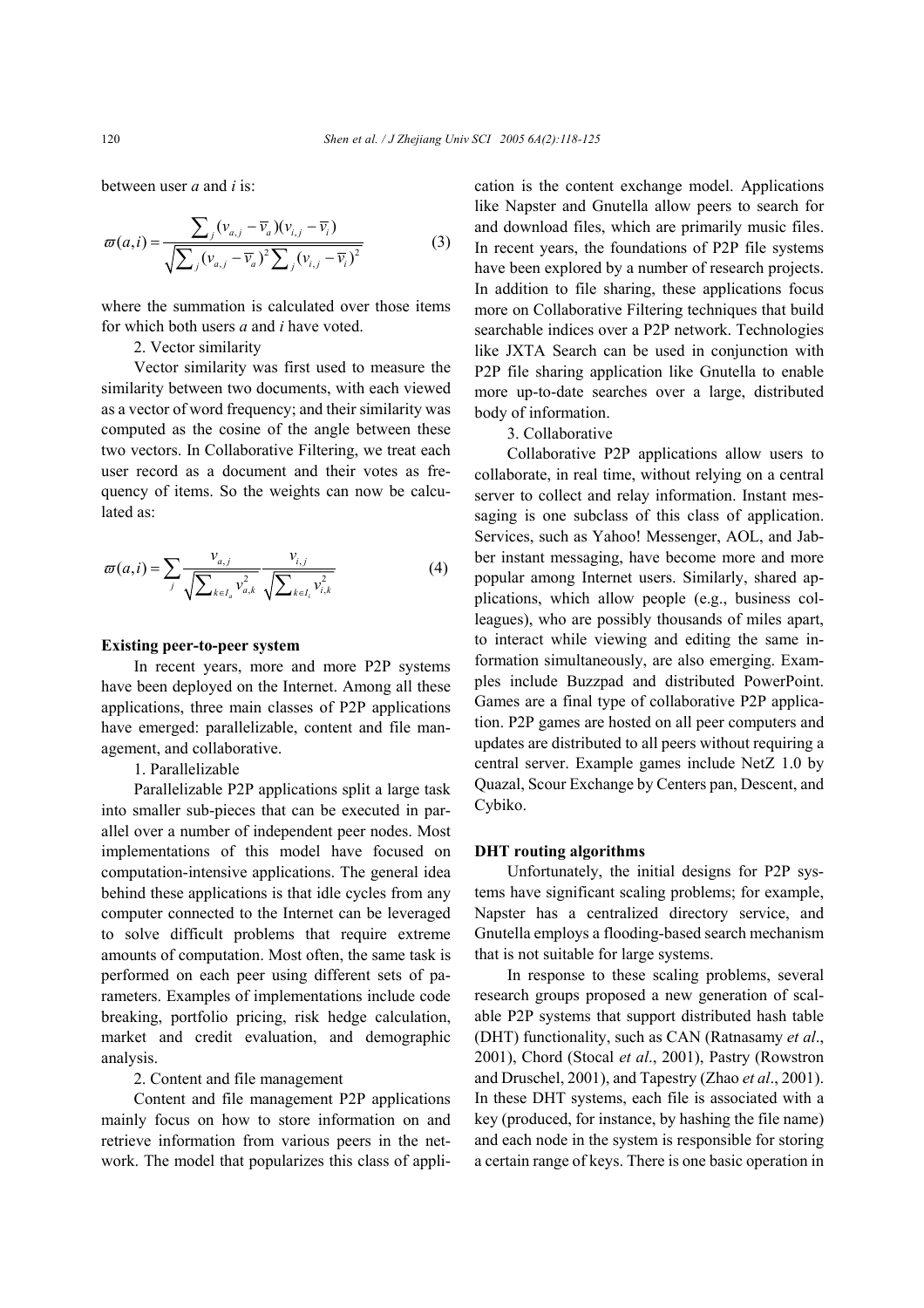these DHT systems, *lookup*(*key*), which returns the identity (e.g., the IP address) of the node that stores the object with the certain key. This operation allows peers to store and retrieve files based on their keys, thereby supporting the hash-table-like interface.

The core of these DHT systems is the routing algorithm. A DHT overlay network is composed of several DHT nodes, with each node having some other nodes as its neighbors. When a *lookup*(*key*) is issued, the lookup request will be routed through the overlay network to the node, which stores the file with that key.

Each of the proposed DHT systems listed above –Tapestry, Pastry, Chord, and CAN–employ a different routing algorithm. All of them take, as input, a key and, in response, route a message to the node responsible for that key. The keys are strings of digits of some length. Nodes have identifiers, taken from the same space as the keys (*i.e.*, same number of digits). Each node maintains a routing table consisting of a small subset of nodes in the system. When a node receives a query for a key for which it is not responsible, the node routes the query to the neighbor node that makes the most "progress" towards resolving the query. The notion of progress differs from algorithm to algorithm, but in general is defined in terms of some distance between the identifier of the current node and the identifier of the queried key.

The primary goals of DHT are to be an efficient, scalable, and robust P2P routing algorithm aimed to reduce the number of P2P hops which are involved when we locate a certain file, and to reduce the amount of routing state that should be preserved at each peer. In Chord (Stocal *et al*., 2001), each peer keeps track of information on log*N* other peers (*N* is the total number of peers in the community). When a peer joins and leaves the overlay network, this highly optimized version of DHT algorithm will only require notifying log*N* peers about that change.

# OUR DHT-BASED CF APPROACH

# **Architecture of DHT-based CF system**

The main difference between our DHT-based CF system and traditional centralized CF system is that both the maintenance of user database and the complex computation task of making prediction are done in a decentralized way. Each user keeps his votes locally. The system generates a unique key for each particular *<ITEM\_ID*, *VOTE>* tuple of each user by hashing it. So each user will have *M* keys, with *M* being the number of items he has rated. These keys are then used to construct a DHT overlay network as described in Section 2.3. When a user wants to look up other similar users which have the same particular *<ITEM\_ID*, *VOTE*> tuple, it can fetch them from the DHT overlay network efficiently. So with the DHT overlay network, all the users in the CF system are connected together and can find their wanted similar neighbors efficiently through a DHT routing algorithm. Fig.1 gives the architecture of our DHT-based CF system.

# **Basic DHT-based CF algorithm**

On the basis of the decentralized storage of user votes, we introduce our decentralized CF algorithm, called DHT-based CF algorithm, shown in Fig.2.



**Fig.1 Architecture of DHT-based CF system**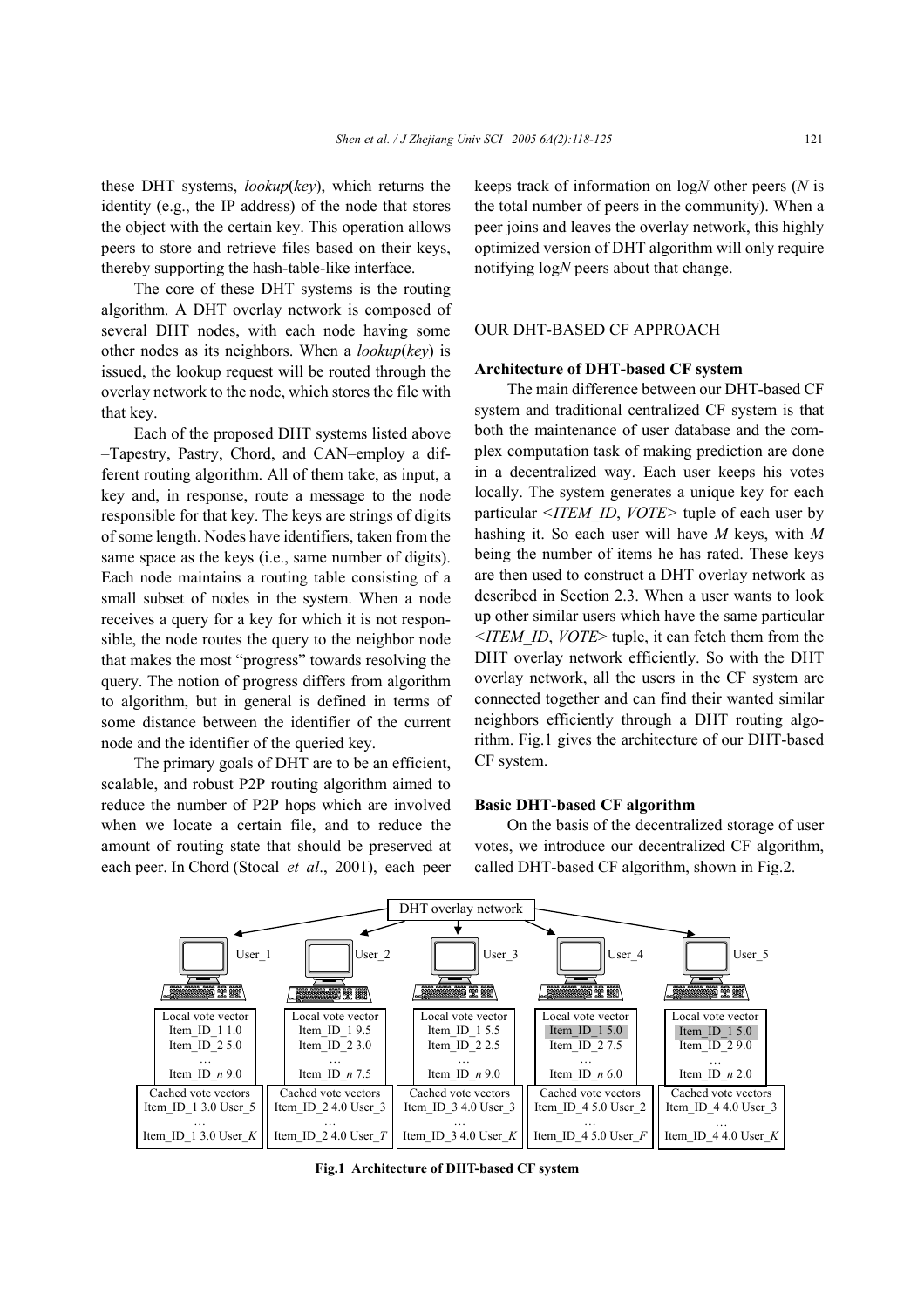**Algorithm**: DHT-based Collaborative Filtering

**Input**: training set, test set, a target item and a given top *K* selection

**Output**: mean absolute error of prediction **Method**:

(1) Construct a DHT overlay network (we simulate its two main functions: *put*(*key*) and *lookup*(*key*)).

(2) Every user of training set hashes *<ITEM\_ID*, *VOTE>* as a key and put all the keys to the DHT overlay network by calling *put*(*key*) function.

(3) Each instance of the test set fetches similar neighbors from the DHT overlay network by calling *lookup*(*key*) function. All fetched users' votes construct a local training set LOCAL\_TRAINING\_SET.

(4) Each instance of the test set searches the top *K* neighbors from LOCAL\_TRAINING\_SET and computes the corresponding prediction for the target item.

(5) Compute the mean absolute error of prediction and output.

#### **Fig.2 DHT-based Collaborative Filtering**

There are two key pieces to our decentralized CF system: the lookup mechanism used to locate similar users and fetch their actual rating. The decentralized storage (and hence decentralized retrieval) in decentralized CF system makes the CF calculation inherently scalable (every user do recommendation locally instead of depending on a centralized server); the hard part is finding the similar peers from which to retrieve the actual rating. We devise a scalable solution to the problem of locating similar users in decentralized CF system, i.e., give a user vote vector; we can find the IP address of the node(s) which is similar to the user. By using a DHT-based routing algorithm, our solution can achieve:

(1) Scalability: it must be designed to scale to several million nodes.

(2) Efficiency: similar users should be located with reasonable speed and low overhead in terms of the message traffic generated.

(3) Balanced load: in keeping with the decentralized nature, the total resource load (traffic, storage, etc.) should be roughly balanced across all the nodes in the system.

The neighbor choosing strategy of DHT-based CF algorithm is based on the heuristic principle that people with similar interests rate at least one item with similar votes as we can see in Fig.5. So we only select similar users in the subset in which users have the same *<ITEM\_ID*, *VOTE>* tuple. The key idea of our algorithm is hashing every user for every rated item.

Our DHT-based CF algorithm includes two main DHT functions: *put*(*key*) and *lookup*(*key*), and Figs.3 and 4 illustrate them respectively.

**Algorithm**: DHT-based CF puts a peer *P*'*s* vote vector to DHT overlay network

**Inpu**t: test set (*P*'s vote vector)

# **Output**: NULL

**Method**:

(1) *P* generates a unique 128-bit DHT key  $K_{local}$  (i.e. hash the system unique username).

(2) *P* hashes one <*ITEM\_ID*, *VOTE*> tuple to key *K*, and routes it with test set (*P*'s vote vector) to the neighbor  $P_i$  whose local key  $K_i$  local is the most similar to  $K$ .

(3) When  $P_i$  receives the PUT message with  $K$ , it caches it. And if the most similar neighbor is not itself, it just routes the message to its neighbor whose local key is most similar to *K*.

(4) For each rated item, *P* repeats Steps 2 and 3.

### **Fig.3 DHT-based Collaborative Filtering Put**

**Algorithm**: DHT-based CF looks up similar users for a peer *P*

**Inpu**t: test set (*P*'s vote vector)

**Output**: training set (retrieved similar users vote vectors) **Method**:

(1) *P* generates a unique 128-bit DHT key  $K_{local}$  (i.e. hash the system unique username).

(2) *P* hashes one  $\leq ITEM$  *ID*, *VOTE* $>$  tuple to key *K*, and routes it with test set (*P*'s vote vector) to the neighbor  $P_i$  whose local key  $K_i$ <sub>local</sub> is most similar to  $K$ .

(3) When  $P_i$  receives the LOOKUP message with  $K$ , if *Pi* has enough cached vote vectors with the same key *K*, it returns the vectors back to *P*, otherwise it just routes the message to its neighbor whose local key is most similar to *K*. Anyway, *P* will finally get similar users and the corresponding vote vectors for key *K*.

(4) For each rated item, *P* repeats Steps 2 and 3. Then *P* outputs all the received similar users' vote vectors.

#### **Fig.4 DHT-based Collaborative Filtering Lookup**

DHT-based CF Put algorithm is used to construct a DHT overlay network and fill data in it. DHT-based CF Lookup algorithm is used to lookup and fetch similar users with the same *<ITEM\_ID*, *VOTE>* tuple in order to construct a local training set to make recommendation. The main purpose of Steps 2 and 3 in Fig.3 is to make every peer in the DHT overlay network keep several buckets which contain a group of users with the same *<ITEM\_ID*, *VOTE>* tuple, from which the Lookup algorithm can fetch similar users later in its Steps 2 and 3.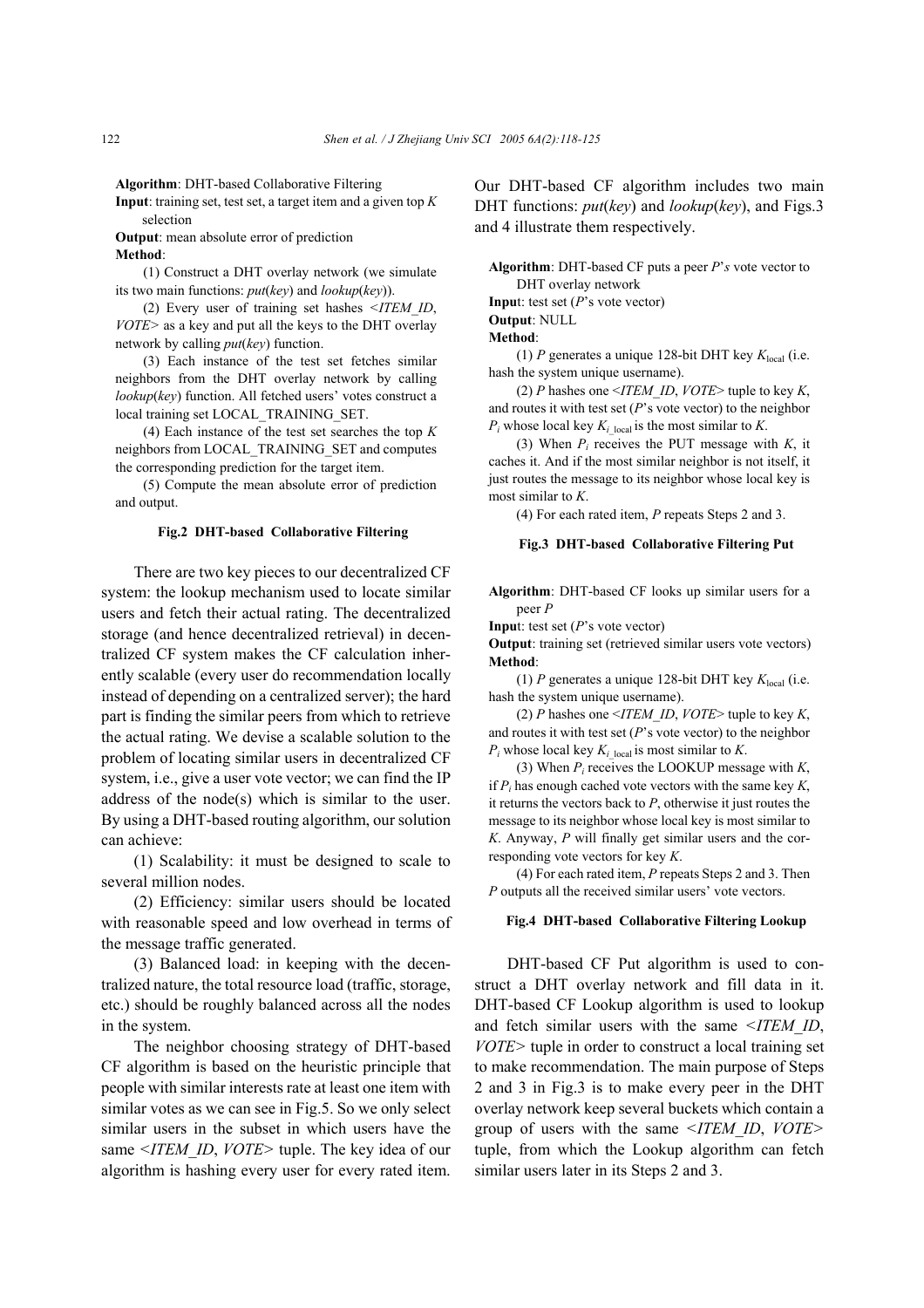#### **Extensions to memory-based algorithm**

1. Significance refinement (SR)

In the basic DHT-based CF algorithm, we return all users which have the same *<ITEM\_ID*, *VOTE>* tuple as that of the active user and find that the algorithm has an *O*(*N*) fetched user number (*N* is the total user number) as Fig.7 shows. In fact, as Breese presented in (Breese *et al*., 1998) by the term inverse user frequency, universally liked items are not as useful as less common items in capturing similarity. So we introduce a new concept significance refinement (SR) which reduces the returned user number of the basic DHT-based CF algorithm by limiting the number of returned users for each *<ITEM\_ID*, *VOTE>* tuple. We term the algorithm improved by SR as Return *K* which means "for every item, the DHT-based CF algorithm returns no more than *K* users with the same *<ITEM\_ID*, *VOTE>* tuple". The experimental result showed that this method reduced the returned user number dramatically and improved the prediction accuracy.

## 2. Unanimous amplification (UA)

Enlightened by the method of case amplification (Breese *et al*., 1998) which emphasizes the contribution of the most similar users to the prediction by amplifying the weights close to 1, we argue that we should give special award to the users who rated some items with the same vote by amplifying their weights, which we term unanimous amplification. We transform the estimated weights as follows:

$$
w'_{a,i} = \begin{cases} w_{a,i}, & N_{a,i} = 0\\ w_{a,i}\alpha, & 0 < N_{a,i} \le \gamma\\ w_{a,i}\beta, & N_{a,i} > \gamma \end{cases} \tag{5}
$$

Where  $N_{a,i}$  denotes the number of items for which user *a* and user *i* have the same votes. In our experiment, typical value for  $\alpha$  was 2.0, for  $\beta$  was 4.0, and for  $\gamma$ was 4. Experimental result showed that the UA approach improved the prediction accuracy of both the traditional and DHT-based CF algorithms.

# EXPERIMENTAL EVALUATION

In this section, we describe the dataset, metrics and methodology for the comparison between traditional and DHT-based CF algorithm, and present the results of our experiments.

# **Dataset**

We used EachMovie dataset (EachMovie, 1997) to evaluate the performance of the improved algorithm. The EachMovie dataset was provided by the Compaq System Research Center, which ran the EachMovie recommendation service for 18 months to experiment with a Collaborative Filtering algorithm. The information they gathered during that period consisted of 72 916 users, 1 628 movies, and 2 811983 numeric ratings ranging from 0 to 5. To speed up our experiments, we only used a subset of the EachMovie dataset which contains 500−5000 users.

#### **Metrics and methodology**

The metrics for evaluating the accuracy of a prediction algorithm can be divided into two main categories: statistical accuracy metrics and decision-support metrics. Statistical accuracy metrics evaluate the accuracy of a predictor by comparing predicted values with user-provided values. Decision-support accuracy measures how well predictions help user select high-quality items. We use Mean Absolute Error (MAE), a statistical accuracy metrics, to report prediction experiments as it is most commonly used and easy to understand:

$$
MAE = \frac{\sum_{a \in T} |v_{a,j} - p_{a,j}|}{|T|} \tag{6}
$$

where  $v_{a,j}$  is the rating given to item *j* by user *a*, is the predicted value of user *a* on item *j*, *T* is the test set, |*T*| is the size of the test set.

We selected 2000 users and chose one user as active user per time and the remaining users as his candidate neighbors, because every user only recommended himself locally. We used the mean prediction accuracy of all the 2000 users as the system's prediction accuracy. For every user's recommendation calculation, our tests were performed using 80% of the user's ratings for training, with the remainder being used for testing.

#### **Experimental result**

We designed several experiments for evaluating our algorithm and analyzing the effect of various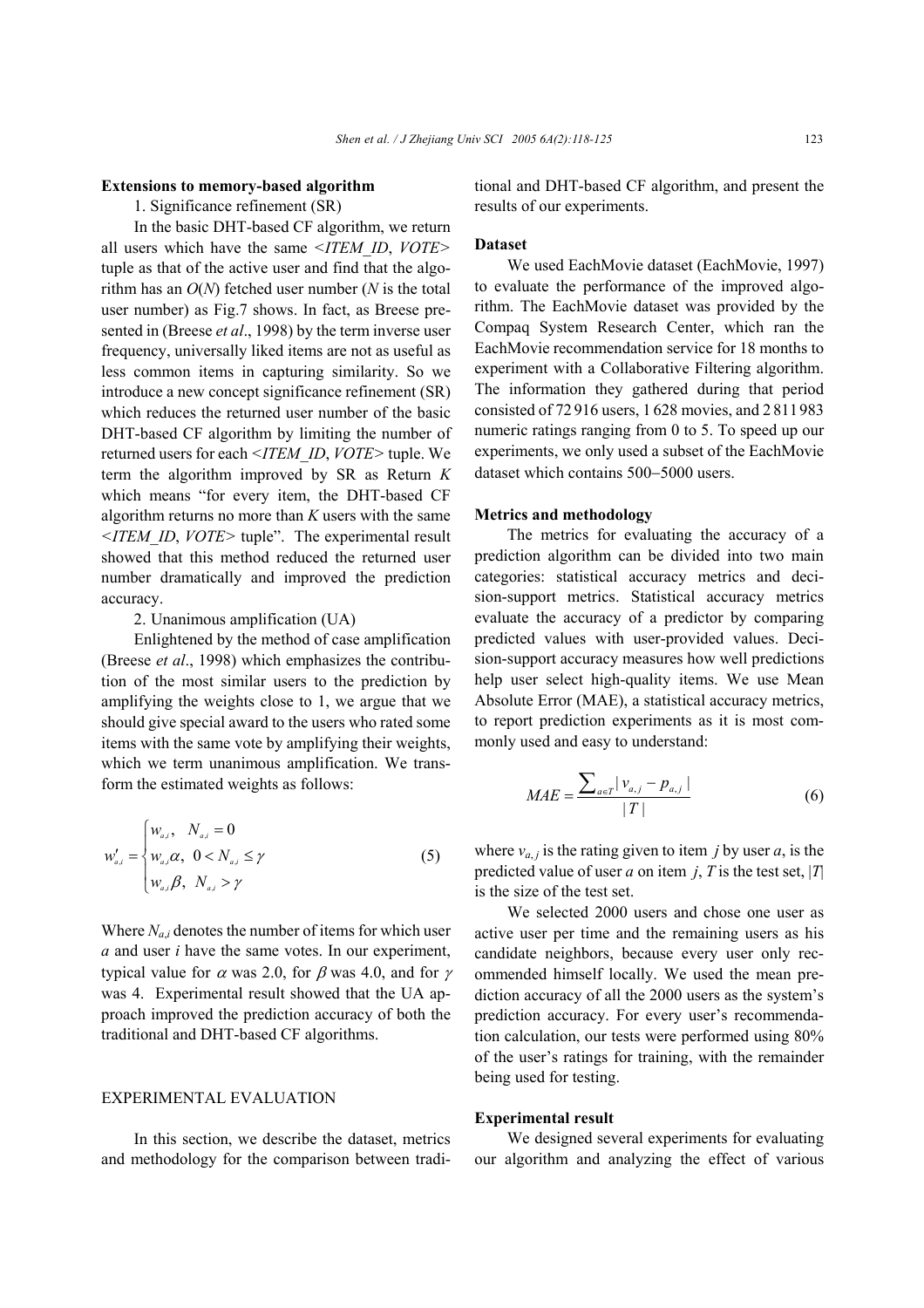factors (e.g., SR and UA, etc.) by comparison. All our experiments were run on a Windows 2000 based PC with Intel Pentium 4 processor having a speed of 1.8 GHz and 512 MB of RAM.

1. The efficiency of neighbor choosing

We used a dataset of 5000 users and show among the users chosen by DHT-based algorithm, how many are in the top-100 users most similar to the active users which will be chosen by traditional CF algorithms in Fig.5. We can see from the data that when the total user number rises above 1000, more than 80 users who are most similar to the active users are chosen by our DHT-based algorithm.

2. Performance comparison

We compared the prediction accuracy of traditional CF algorithm and DHT-based CF algorithm while we apply both top-all and top-100 user selection on them. The results are shown as Fig.6 showing that the DHT-based algorithm has better prediction accuracy than the traditional CF algorithm. From the resu-

Size of users in top 100 (predict 20%) 92 90 88 86 84 82 80 78 76 74 milarit 72 Pearson similarity 70 500 1500 2500 3500 4500 Total size of train set (#of users)

**Fig.5 How many users of DHT-based CF which have same** *<ITEM\_ID***,** *VOTE>* **tuple are in the traditional CF's top 100**



**Fig.7 The Effect on scalability of SR on DHT-based CF** algorithm

lt, we find that by eliminate those users who have a high co-relation between the active users but no same ratings, the prediction accuracy can be increased.

3. The effect of significance refinement

We limited the number of returned user for each *<ITEM\_ID*, *VOTE>* tuple to 2 and 5 and do the experiment. By which we mean that for each *<ITEM\_ID*, *VOTE>* tuple, our algorithm will return at most 2 or 5 users. The user for each *<ITEM\_ID*, *VOTE>* tuple was chosen randomly. The result of the number of user chosen and the prediction accuracy are shown in Fig.7 and Fig.8 respectively. The result shows that:

(1) "Return all" had an *O*(*N*) returned user number and its prediction accuracy was also not satisfying;

(2) "Return 2" had the least returned user number but the worst prediction accuracy;

(3) "Return 5" had the best prediction accuracy and the scalability was still reasonably good (the returned user number was still limited to a constant as



**Fig.6 DHT-based CF vs traditional CF**



**Fig.8 The Effect on prediction accuracy of SR on DHT-based CF algorithm**